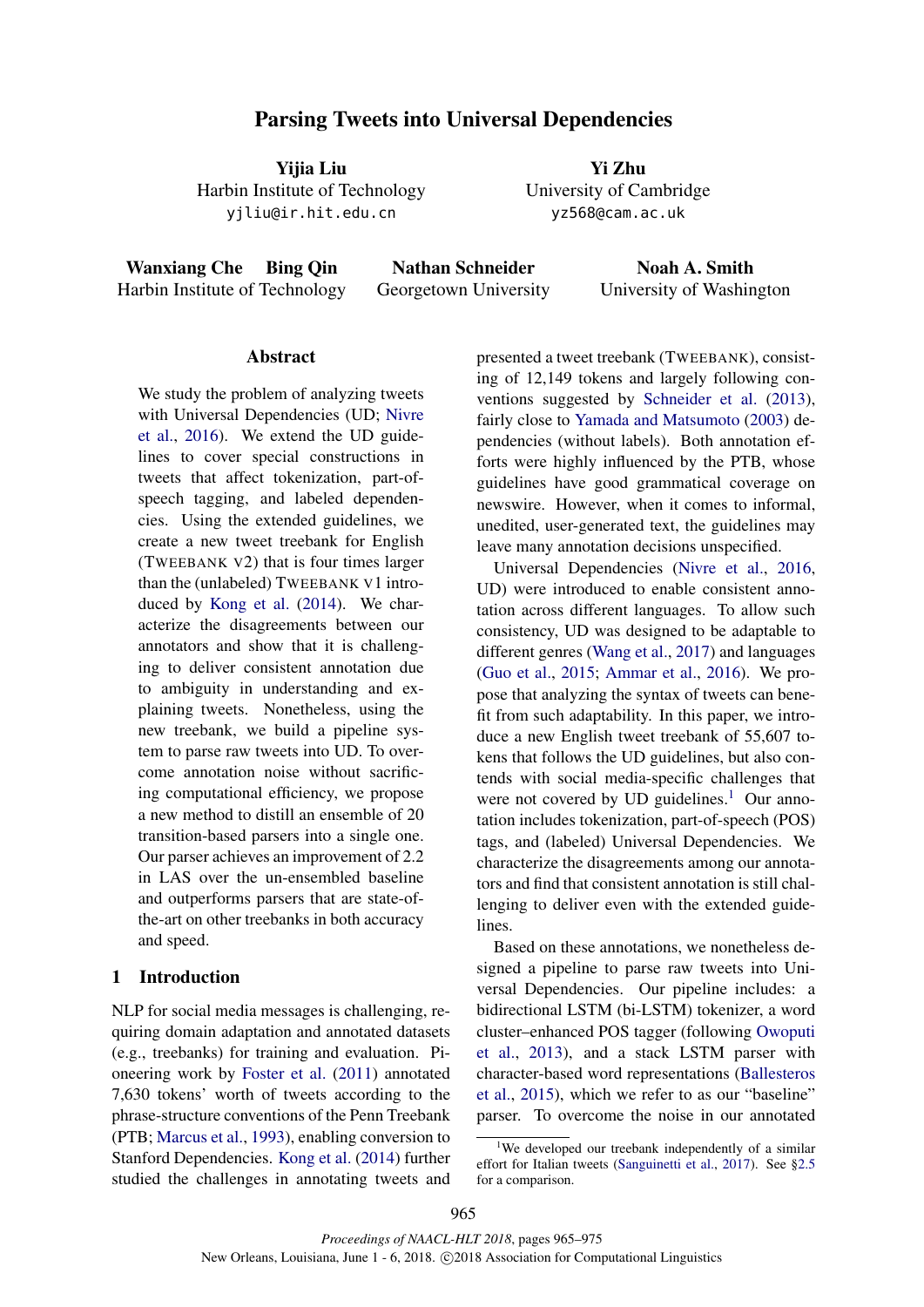data and achieve better performance without sacrificing computational efficiency, we distill a 20 parser ensemble into a single greedy parser (Hinton et al., 2015). We show further that learning directly from the exploration of the ensemble parser is more beneficial than learning from the gold standard "oracle" transition sequence. Experimental results show that an improvement of more than 2.2 points in LAS over the baseline parser can be achieved with our distillation method. It outperforms other state-of-the-art parsers in both accuracy and speed.

The contributions of this paper include:

- We study the challenges of annotating tweets in UD (§2) and create a new tweet treebank (TWEEBANK V2), which includes tokenization, part-of-speech tagging, and labeled Universal Dependencies. We also characterize the difficulties of creating such annotation.
- We introduce and evaluate a pipeline system to parse the raw tweet text into Universal Dependencies (§3). Experimental results show that it performs better than a pipeline of the state-of-the-art alternatives.
- We propose a new distillation method for training a greedy parser, leading to better performance than existing methods and without efficiency sacrifices.

Our dataset and system are publicly available at https://github.com/Oneplus/Tweebank and https://github.com/Oneplus/twpipe.

## 2 Annotation

We first review TWEEBANK V1 of Kong et al. (2014), the previous largest Twitter dependency annotation effort  $(\S 2.1)$ . Then we introduce the differences in our tokenization (§2.2) and part-ofspeech (§2.3) (re)annotation with O'Connor et al. (2010) and Gimpel et al. (2011), respectively, on which TWEEBANK V1 was built. We describe our effort of adapting the UD conventions to cover tweet-specific constructions (§2.4). Finally, we present our process of creating a new tweet treebank, TWEEBANK V2, and characterize the difficulties in reaching consistent annotations (§2.6).

#### 2.1 Background: TWEEBANK

The annotation effort we describe stands in contrast to the previous work by Kong et al. (2014).

Their aim was the rapid development of a dependency parser for tweets, and to that end they contributed a new annotated corpus, TWEEBANK, consisting of 12,149 tokens. Their annotations added unlabeled dependencies to a portion of the data annotated with POS tags by Gimpel et al. (2011) and Owoputi et al. (2013) after rule-based tokenization (O'Connor et al., 2010). Kong et al. also contributed a system for parsing; we defer the discussion of their parser to §3.

Kong et al.'s rapid, small-scale annotation effort was heavily constrained. It was carried out by annotators with only cursory training, no clear annotation guidelines, and no effort to achieve consensus on controversial cases. Annotators were allowed to underspecify their analyses. Most of the work was done in a very short amount of time (a day). Driven both by the style of the text they sought to annotate and by exigency, some of their annotation conventions included:

- Allowing an annotator to exclude tokens from the dependency tree. A clear criterion for exclusion was not given, but many tokens were excluded because they were deemed "non-syntactic."
- Allowing an annotator to merge a multiword expression into a single node in the dependency tree, with no internal structure. Annotators were allowed to take the same step with noun phrases.
- Allowing multiple roots, since a single tweet might contain more than one sentence.

These conventions were justified on the grounds of making the annotation easier for non-experts, but they must be revisited in our effort to apply UD to tweets.

#### 2.2 Tokenization

Our tokenization strategy lies between the strategy of O'Connor et al. (2010) and that of UD. There is a tradeoff between preservation of original tweet content and respecting the UD guidelines.

The regex-based tokenizer of O'Connor et al. (2010)—which was originally designed for an exploratory search interface called TweetMotif, not for NLP—preserves most whitespace-delimited tokens, including hashtags, at-mentions, emoticons, and unicode glyphs. They also treat contractions and acronyms as whole tokens and do not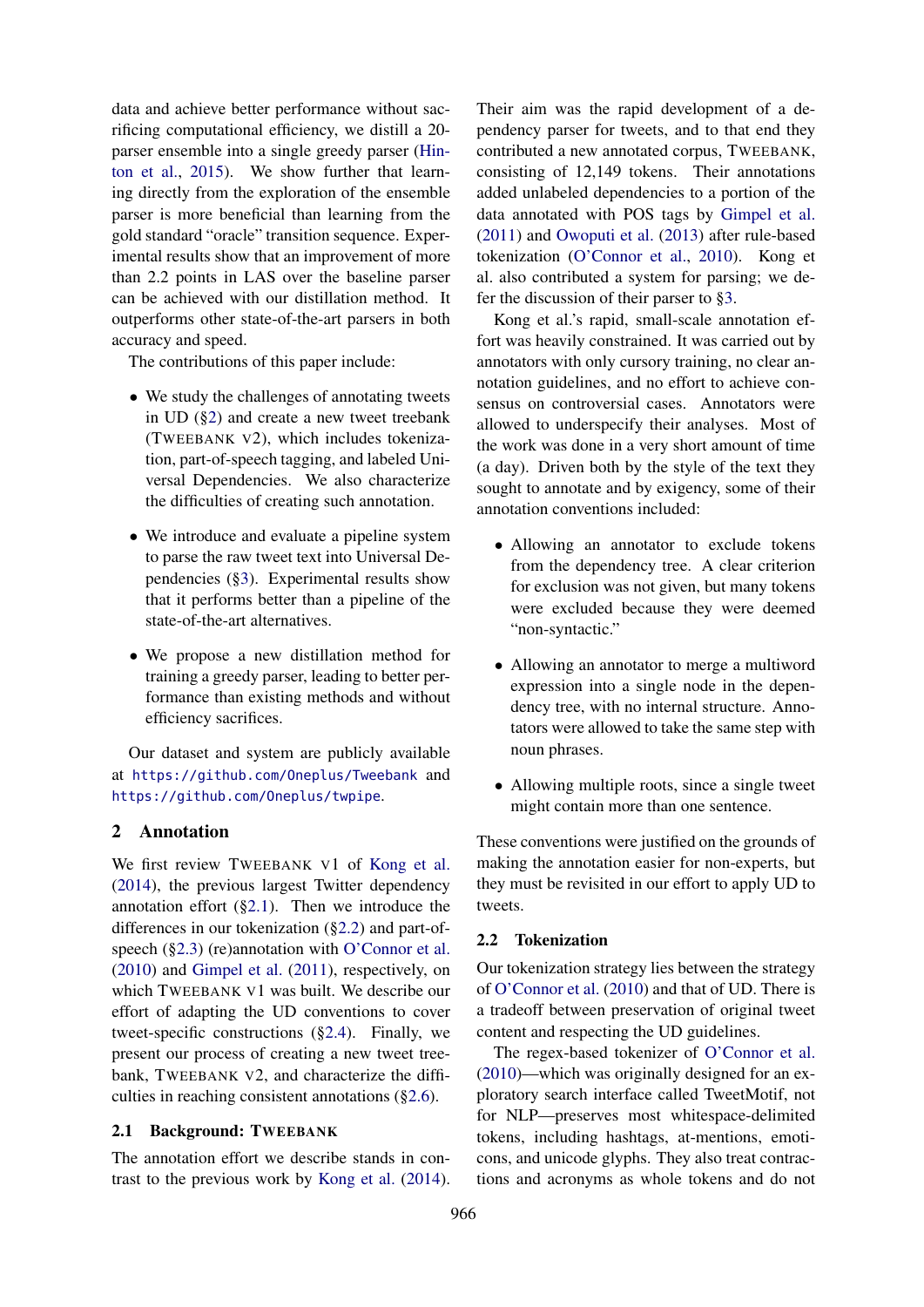split them. UD tokenization,<sup>2</sup> in order to better serve dependency annotation, treats each syntactic word as a token. They therefore more aggressively split clitics from contractions (e.g., *gonna* is tokenized as *gon* and *na*; *its* is tokenized as *it* and *s* when *s* is a copula). But acronyms are not touched in the UD tokenization guidelines. Thus, we follow the UD tokenization for contractions and leave acronyms like *idc* ("I don't care") as a single token.

In the different direction of splitting tokens, UD guidelines also suggest to merge *multi-token words* (e.g., *20 000*) into one single token in some special cases. We witnessed a small number of tweets that contain multi-token words (e.g., *Y O*, and *R E T W E E T*) but didn't combine them for simplicity. Such tokens only account for 0.07% and we use the UD *goeswith* relation to resolve these cases in the dependency annotations.

#### 2.3 Part-of-Speech Annotation

Before turning to UD annotations, we (re)annotated the data with POS tags, for consistency with other UD efforts, which adopt the universal POS tagset. $3$  In some cases, noncorresponding tag conflicts arose between the UD English Web Treebank treebank conventions (UD\_English-EWT; de Marneffe et al., 2014) 4 and the conventions of Gimpel et al. (2011). In these cases, we always conformed to UD, enabling consistency (e.g., when we exploit the existing UD\_English-EWT treebank in our parser for tweets, §3). For example, the nominal URL in Figure 2 is tagged as *other* (X) and + is tagged as *symbol* (SYM) rather than *conjunction* (CCONJ).

Tokens that do not have a syntactic function (see Figure 1, discussed at greater length in the next section) were usually annotated as *other* (X), except for emoticons, which are tagged as *symbol* (SYM), following UD\_English-EWT.

Tokens that abbreviate multiple words (such as *idc*) are resolved to the POS of the syntactic head of the expression, following UD conventions (in this example, the head *care* is a verb, so *idc* is tagged as a verb). When the token is not phrasal, we use the POS of the left-most sub-phrase. For

example, *mfw* ("my face when") is tagged as a noun (for *face*).

Compared to the effort of Gimpel et al. (2011), our approach simplifies some matters. For example, if a token is not considered syntactic by UD conventions, it gets an *other* (X) tag (Gimpel et al. had more extensive conventions). Other phenomena, like abbreviations, are more complicated for us, as discussed above; Gimpel et al. used a single part of speech for such expressions.

Another important difference follows from the difference in tokenization. As discussed in §2.2, UD calls for more aggressive tokenization than that of O'Connor et al. (2010) which opted out of splitting contractions and possessives. As a consequence of adopting O'Connor et al.'s (2010) tokenization, Gimpel et al. introduced new parts of speech for these cases instead.<sup>5</sup> For us, these tokens must be split, but universal parts of speech can be applied.

## 2.4 Universal Dependencies Applied to Tweets

We adopt UD version 2 guidelines to annotate the syntax of tweets. In applying UD annotation conventions to tweets, the choices of Kong et al. (2014) must be revisited. We consider the key questions that arose in our annotation effort, and how we resolved them.

Acronym abbreviations. We follow Kong et al. (2014) and annotate the syntax of an acronym as a single word without normalization. Their syntactic functions are decided according to their context. Eisenstein (2013) studied the necessity of normalization in social media text and argued that such normalization is problematic. Our solution to the syntax of abbreviations follows the spirit of his argument. Because abbreviations which clearly carry syntactic functions only constitute 0.06% of the tokens in our dataset, we believe that normalization for acronyms is an unnecessarily complicated step.

Non-syntactic tokens. The major characteristic that distinguishes tweets from standard texts is that a large proportion of tokens don't carry any syntactic function. In our annotation, there are five types of non-syntactic tokens commonly seen in tweets: sentiment emoticons, retweet markers and

<sup>2</sup> http://universaldependencies.org/u/overview/ tokenization.html

<sup>&</sup>lt;sup>3</sup>A revised and extended version of Petrov et al. (2012) with 17 tags.

<sup>4</sup> https://github.com/UniversalDependencies/UD\_ English-EWT

 $5$ These tags only account for 2.7% of tokens, leading to concerns about data sparseness in tagging and all downstream analyses.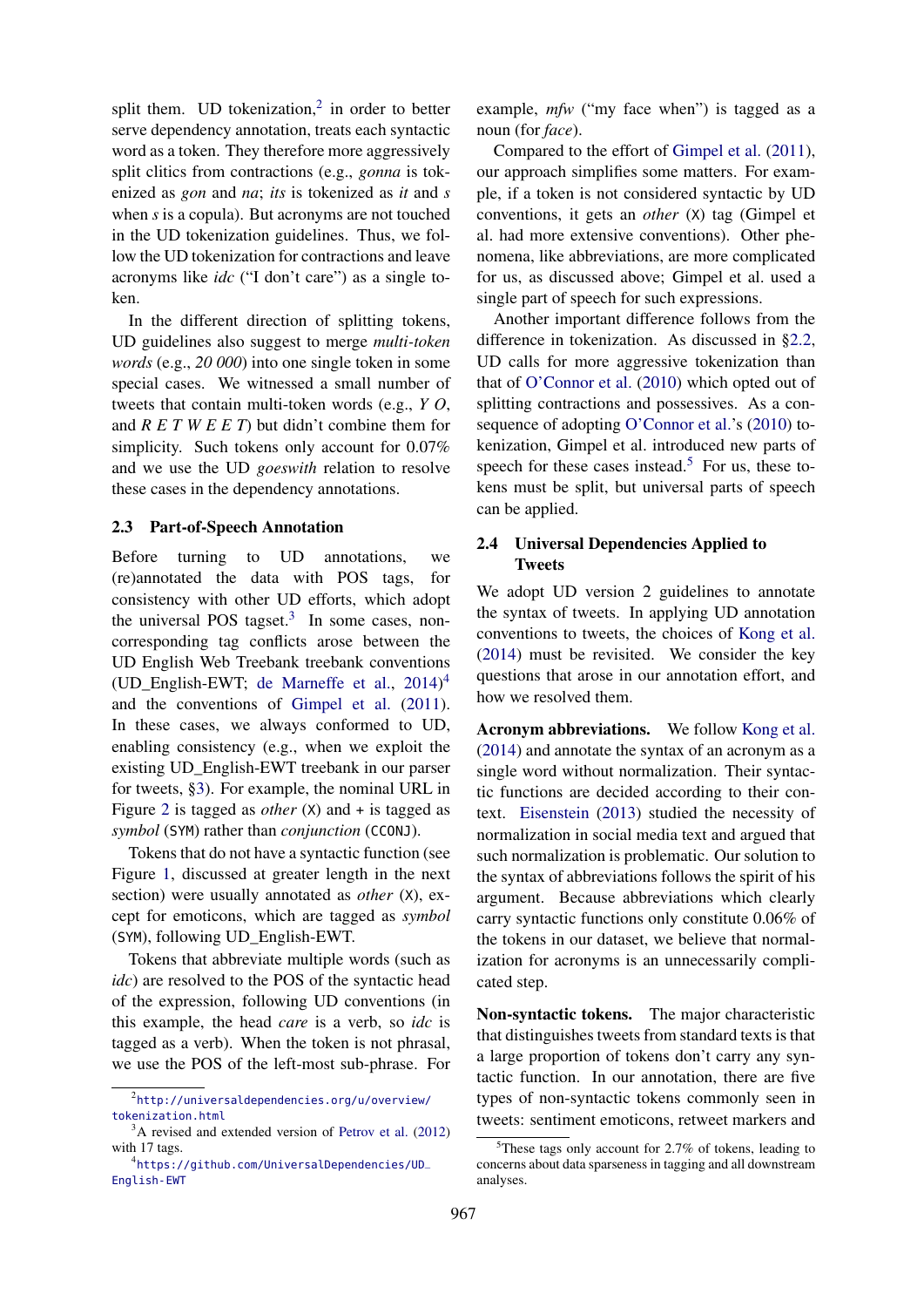

Figure 1: An example to illustrate non-syntactic tokens: sentiment emoticon, retweet marker and its following at-mention, topical hashtag, referential URL, and truncated word. This is a concatenation of three real tweets.



Figure 2: An example to illustrate informal but syntactic tokens. This is a contrived example inspired by several tweets.

| syntactic $(\%)$ |      | non-syntactic $(\%)$ |
|------------------|------|----------------------|
| emoticons        | 0.25 | 0.95                 |
| RT               | 0.14 | 2.49                 |
| hashtag          | 1.02 | 1.24                 |
| URL              | 0.67 | 2.38                 |
| truncated words  | 0.00 | 0.49                 |
| total            | 2.08 | 7.55                 |

Table 1: Proportions of non-syntactic tokens in our annotation. These statistics are obtained on 140 character–limited tweets.

their following at-mentions, topical hashtags, referential URLs, and truncated words.<sup>6</sup> Figure 1 illustrates examples of these non-syntactic tokens. As discussed above, these are generally tagged with the *other* (X) part of speech, except emoticons, which are tagged as *symbol* (SYM). In our annotation, 7.55% of all tokens are belong to one of the five types; detailed statistics can be found in Table 1.

It is important to note that these types may, in some contexts, have syntactic functions. For example, besides being a discourse marker, *RT* can abbreviate the verb *retweet*; emoticons and hashtags may be used as content words within a sentence; and at-mentions can be normal vocative proper nouns: see Figure 2. Therefore, the criteria for annotating a token as non-syntactic must be context-dependent.

Inspired by the way UD deals with *punctuation* (which is canonically non-syntactic), we adopt the following conventions:

- If a non-syntactic token is within a sentence that has a clear predicate, it will be attached to this predicate. The retweet construction is a special case and we will discuss its treatment in the following paragraph.
- If the whole sentence is a sequence of nonsyntactic tokens, we attach all these tokens to the first one.
- Non-syntactic tokens are mostly labeled as *discourse*, but URLs are always labeled as *list*, following the UD\_English-EWT dataset.

Kong et al. (2014) proposed an additional preprocessing step, *token selection*, in their annotation process. They required the annotators to first select the non-syntactic tokens and exclude them from the final dependency annotation. In order to keep our annotation conventions in line with UD norms and preserve the original tweets as much as possible, we include non-syntactic tokens in our annotation following the conventions above. Compared with Kong et al. (2014), we also gave a clear definition of non-syntactic tokens, which helped us avoid confusion during annotation.

 $6$ The tweets we analyze have at most 140 characters. Although Twitter has doubled the tweet length limit to 280 characters since our analysis, we believe this type of token will still remain.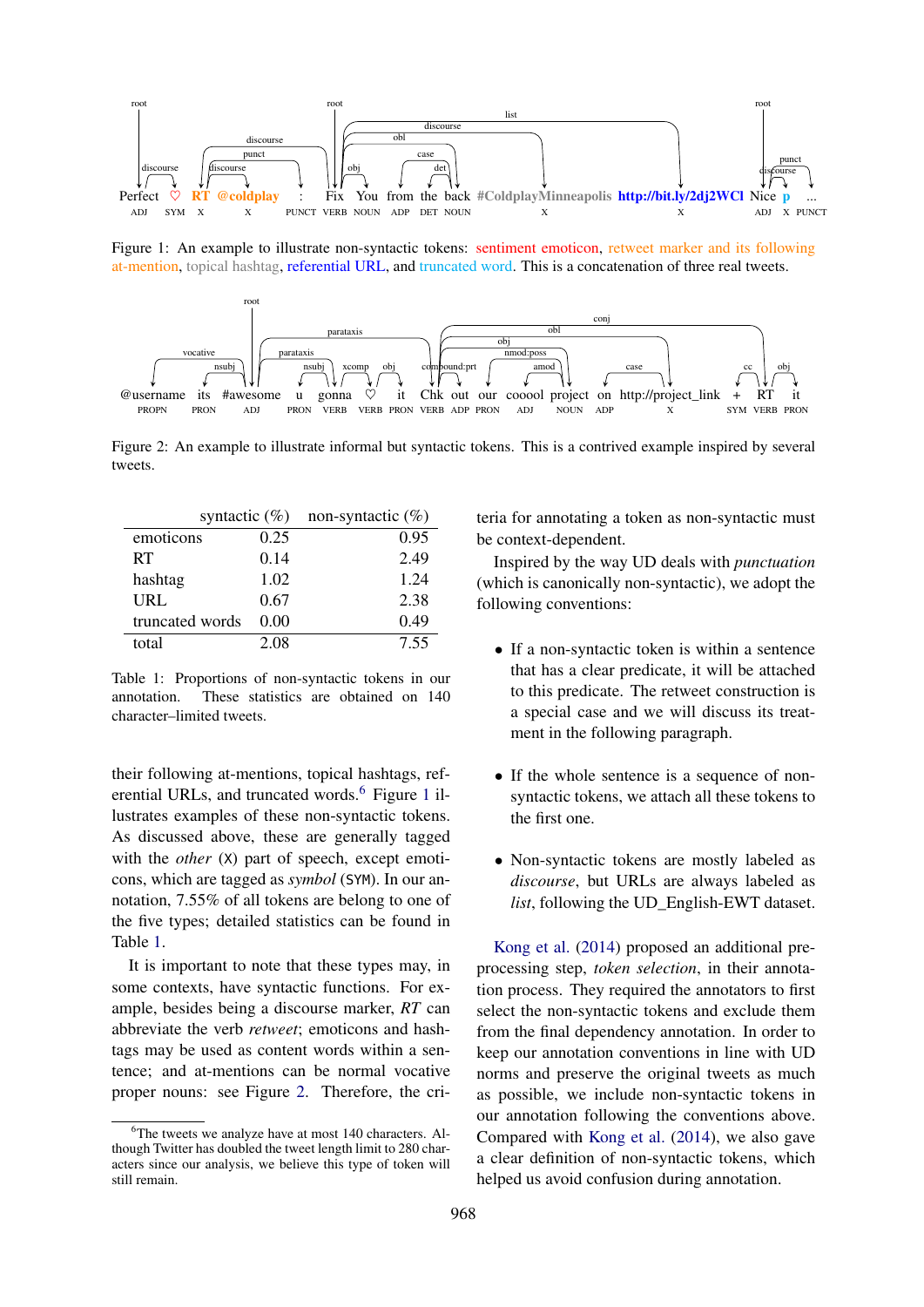Retweet construction. Figure 1 shows an example of the retweet construction (*RT @coldplay :*). This might be treated as a verb phrase, with *RT* as a verb and the at-mention as an argument. This solution would lead to an uninformative root word and, since this expression is idiomatic to Twitter, might create unnecessary confusion for downstream applications aiming to identify the main predicate(s) of a tweet. We therefore treat the whole expression as non-syntactic, including assigning the *other* (X) part of speech to both *RT* and *@coldplay*, attaching the at-mention to *RT* with the *discourse* label and the colon to *RT* with the *punct*(uation) label, and attaching *RT* to the predicate of the following sentence.

Constructions handled by UD. A number of constructions that are especially common in tweets are handled by UD conventions: ellipsis, irregular word orders, and paratactic phrases and sentences not explicitly delineated by punctuation.

Vocative at-mentions. Another idiomatic construction on Twitter is a vocative at-mention (sometimes a signal that a tweet is a reply to a tweet by the mentioned user). We treat these atmentions as vocative expressions, labeling them with POS tag *proper noun* (PROPN) and attaching them to the main predicate of the sentence it is within with the label *vocative* as in UD guidelines (see Figure 2 for an example).

### 2.5 Comparison to PoSTWITA-UD

The first Twitter treebank annotated with Universal Dependencies was the *PosTWITA-UD* corpus for Italian (Sanguinetti et al., 2017), which consists of 6,738 tweets (119,726 tokens). In their convention, tokenization tends to preserve the original tweet content but two special cases, *articulated prepositions* (e.g., *nella* as *in la*) and *clitic clusters* (e.g. *guardandosi* as *guardando si*), are tokenized. Their lemmas include spelling normalization, whereas our lemmas only normalize casing and inflectional morphology. The current UD guidelines on lemmas are flexible, so variation between treebanks is expected.<sup>7</sup>

With respect to tweet-specific constructions, Sanguinetti et al.'s (2017) and our interpretations of headedness are the same, but we differ in the relation label. For topical hashtags, we use *dis-* *course* while they used *parataxis*. In referential URLs, we use *list* (following the precedent of UD\_English-EWT) while they used *dep*. Our choice of *discourse* for sentiment emoticons is inspired by the observation that emoticons are annotated as *discourse* by UD\_English-EWT; Sanguinetti et al. (2017) used the same relation for the emoticons. Retweet constructions and truncated words were not explicitly touched by Sanguinetti et al. (2017). Judging from the released treebank<sup>8</sup>, the *RT* marker, at-mention, and colon in the retweet construction are all attached to the predicate of the following sentence with *dep*, *vocative:mention* and *punct*. We expect that the official UD guidelines will eventually adopt standards for these constructions so the treebanks can be harmonized.

### 2.6 TWEEBANK V2

Following the guidelines presented above, we create a new Twitter dependency treebank, which we call TWEEBANK V2.

### 2.6.1 Data Collection

TWEEBANK V2 is built on the original data of TWEEBANK V1 (840 unique tweets, 639/201 for training/test), along with an additional 210 tweets sampled from the POS-tagged dataset of Gimpel et al. (2011) and 2,500 tweets sampled from the Twitter stream from February 2016 to July 2016.<sup>9</sup> The latter data source consists of 147.4M English tweets after being filtered by the *lang* attribute in the tweet JSON and *langid.py*. <sup>10</sup> As done by Kong et al. (2014), the annotation unit is always the tweet in its entirety—which may consist of multiple sentences—not the sentence alone. Before annotation, we use a simple regular expression to anonymize usernames and URLs.

### 2.6.2 Annotation Process

Our annotation process was conducted in two stages. In the first stage, 18 researchers worked on the TWEEBANK V1 portion and the additional 210 tweets and created the initial annotations in one day. Before annotating, they were given a tutorial overview of the general UD annotation conventions and our guidelines specifically for annotating tweets. Both the guidelines and annotations

<sup>7</sup> http://universaldependencies.org/u/overview/ morphology.html#lemmas

<sup>8</sup> https://github.com/UniversalDependencies/UD\_ Italian-PoSTWITA

 $^{9}$ Data downloaded from https://archive.org/. <sup>10</sup>https://github.com/saffsd/langid.py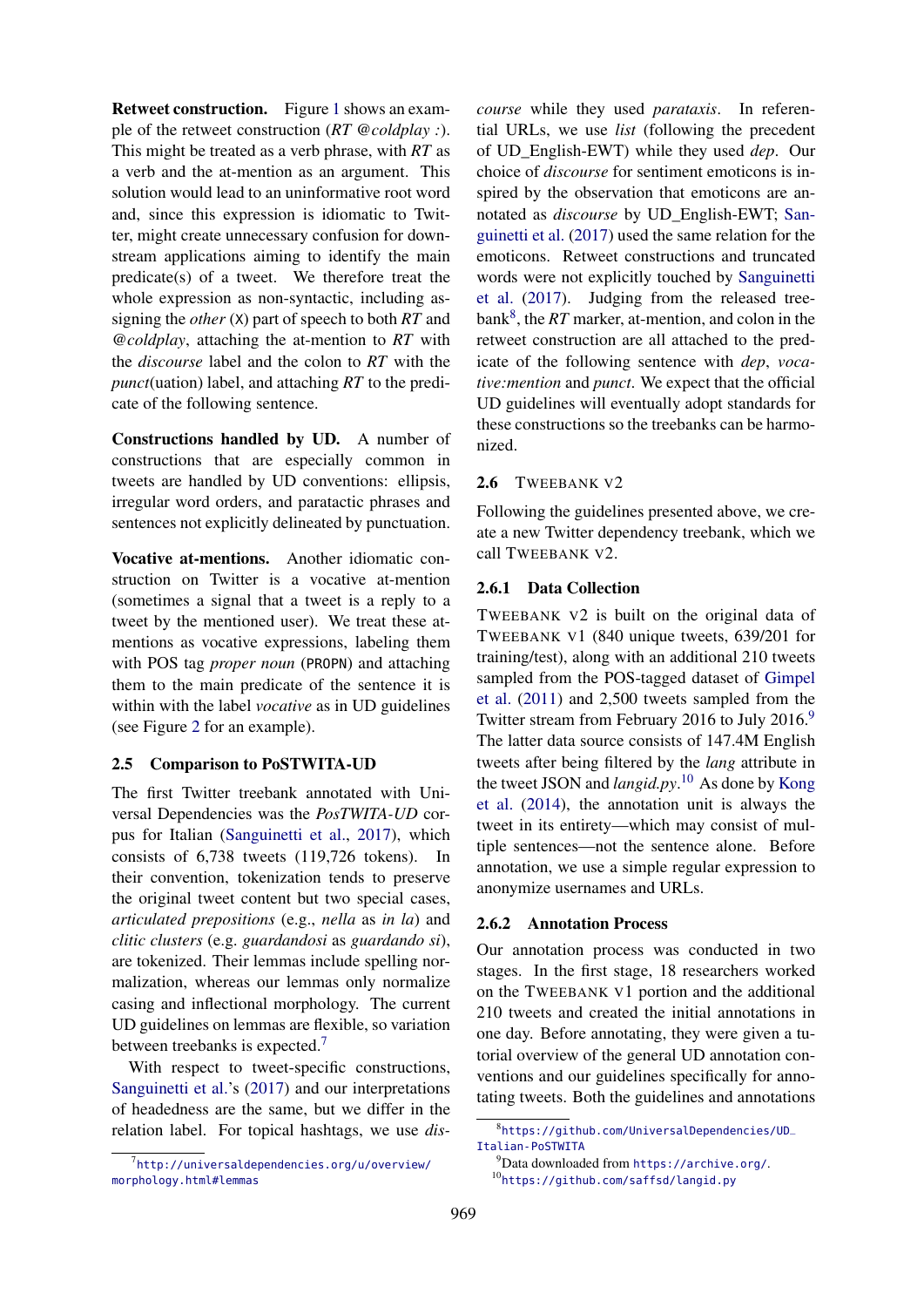|       | <b>TWEEBANK V1</b> |        | <b>TWEEBANK V2</b> |        |
|-------|--------------------|--------|--------------------|--------|
| split | tweets             | tokens | tweets             | tokens |
| train | 639                | 9,310  | 1,639              | 24,753 |
| dev.  |                    |        | 710                | 11,742 |
| test  | 201                | 2,839  | 1,201              | 19,112 |
| total | 840                | 12,149 | 3,550              | 55,607 |

Table 2: Statistics of TWEEBANK V2 and comparison with TWEEBANK V1.



Figure 3: An example of disagreement; one annotator's parse is shown above, disagreeing arcs from the other annotator are shown below. This is a real example in our annotation.

were further refined by the authors of this paper to increase the coverage of our guidelines and solve inconsistencies between different annotators during this exercise. In the second stage, a tokenizer, a POS tagger, and a parser were trained on the annotated data from the first stage (1,050 tweets in total), and used to automatically analyze the sampled 2,500 tweets. Authors of this paper manually corrected the parsed data and finally achieved  $3,550$  labeled tweets.<sup>11</sup> Newly created annotations are split into train, development, and test sets and appended to the original splits of TWEEBANK V1. Statistics of our annotations and data splits are shown in Table 2.

We report the inter-annotator agreement between the annotators in the second stage. There is very little disagreement on the tokenization annotation. The agreement rate is 96.6% on POS, 88.8% on unlabeled dependencies, and 84.3% on labeled dependencies. Further analysis shows the major disagreements on POS involve entity names (30.6%) and topical hashtags (18.1%). Taking the example in Figure 1, "Fix you" can be understood as a verbal phrase but also as the name of the Coldplay's single and tagged as proper noun. An exam-



Figure 4: The bi-LSTM tokenizer that segments '*its gonna be*' into '*it s gon na be*'.

ple of a disagreement on dependencies is shown in Figure 3. Depending on whether this is an example of a zero copula construction, or a clausemodified noun, either annotation is plausible.

## 3 Parsing Pipeline

We present a pipeline system to parse tweets into Universal Dependencies. We evaluate each component individually, and the system as a whole.

## 3.1 Tokenizer

Tokenization, as the initial step of many NLP tasks, is non-trivial for informal tweets, which include hashtags, at-mentions, and emoticons (O'Connor et al., 2010). Context is often required for tokenization decisions; for example, the asterisk in *4\*3* is a separate token signifying multiplication, but the asterisk in *sh\*t* works as a mask to evoke censorship and should not be segmented.

We introduce a new character-level bidirectional LSTM (bi-LSTM) sequence-labeling model (Huang et al., 2015; Ma and Hovy, 2016) for tokenization. Our model takes the raw sentence and tags each character in this sentence as whether it is the beginning of a word (1 as the beginning and 0 otherwise). Figure 4 shows the architecture of our tokenization model. Space is treated as an input but deterministically assigned a special tag \$.

Experimental results. Our preliminary results showed that our model trained on the combination of UD\_English-EWT and TWEEBANK V2 outperformed the one trained only on the UD\_English-EWT or TWEEBANK V2, consistent with previous work on dialect treebank parsing (Wang et al., 2017). So we trained our tokenizer on the training portion of TWEEBANK V2 combined with the UD\_English-EWT training set and tested on the TWEEBANK V2 test set. We report  $F_1$  scores, combining precision and recall for token identification. Table 3 shows the tokenization results,

<sup>&</sup>lt;sup>11</sup>Manual annotation was done with Arborator (Gerdes, 2013), a web platform for drawing dependency trees.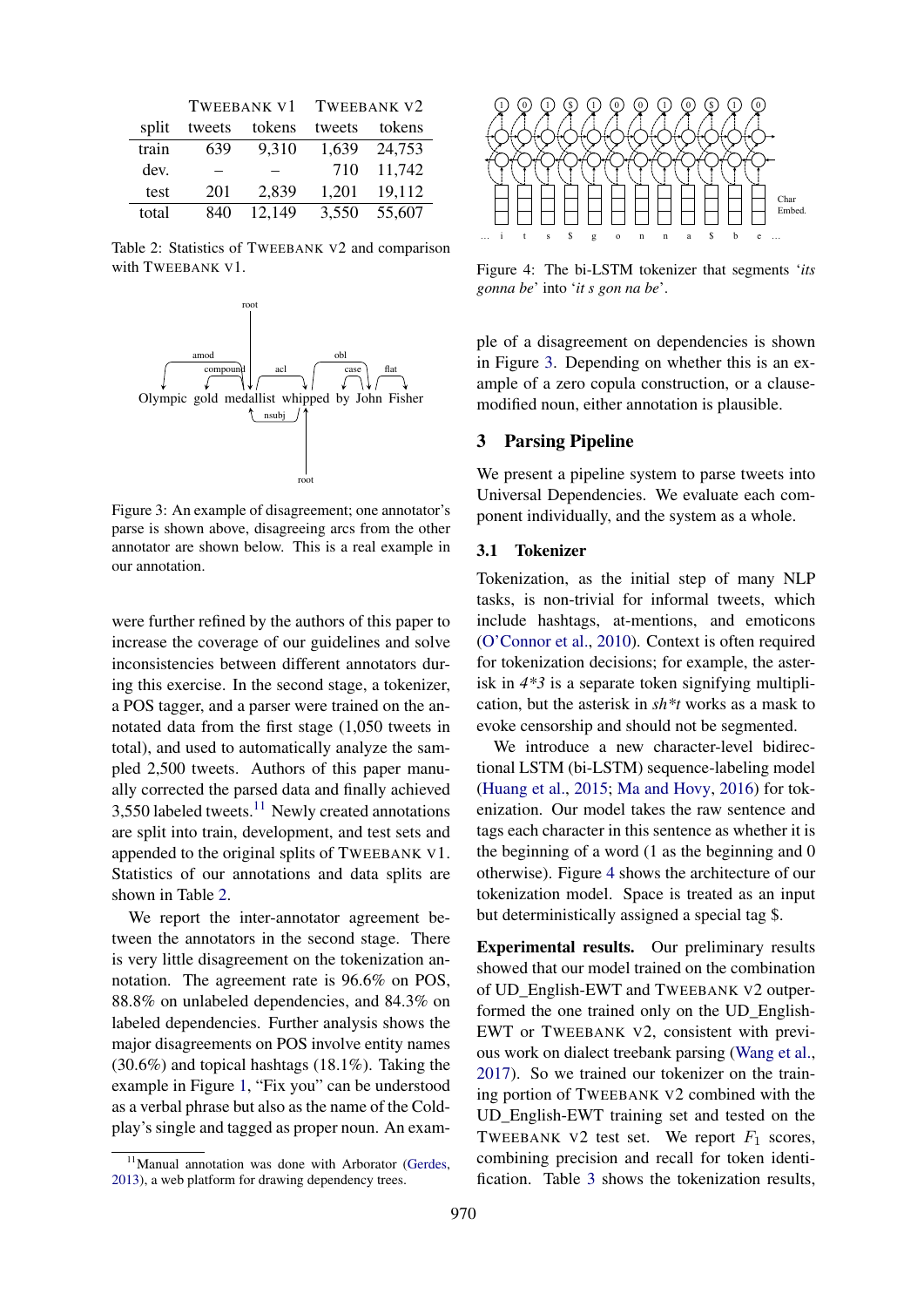| System                  | $F_1$ |
|-------------------------|-------|
| <b>Stanford CoreNLP</b> | 97.3  |
| Twokenizer              | 94.6  |
| UDPipe $v1.2$           | 97.4  |
| our bi-LSTM tokenizer   | 98.3  |

Table 3: Tokenizer comparison on the TWEEBANK V2 test set.

compared to other available tokenizers. Stanford CoreNLP (Manning et al., 2014) and Twokenizer (O'Connor et al., 2010)<sup>12</sup> are rule-based systems and were not adapted to the UD tokenization scheme. The UDPipe v1.2 (Straka and Straková, 2017) model was re-trained on the same data as our system. Compared with UDPipe, we use an LSTM instead of a GRU in our model and we also use a larger size for hidden units (64 vs. 20), which has stronger representational power. Our bi-LSTM tokenizer achieves the best accuracy among all these tokenizers. These results speak to the value of statistical modeling in tokenization for informal texts.

### 3.2 Part-of-Speech Tagger

Part-of-speech tagging for tweets has been extensively studied (Ritter et al., 2011; Gimpel et al., 2011; Derczynski et al., 2013; Owoputi et al., 2013; Gui et al., 2017). We therefore consider existing POS taggers for tweets instead of developing our own. On the annotation scheme designed in §2.3, based on UD and adapted for Twitter, we compared several existing systems: the Stanford CoreNLP tagger, Owoputi et al.'s (2013) word cluster–enhanced tagger (both greedy and CRF variants), and Ma and Hovy's (2016) neural network tagger which achieves the state-of-theart performance on PTB. Gui et al. (2017) presented a state-of-the-art neural tagger for Twitter, but their implementation works only with the PTB tagset, so we exclude it. All compared systems were re-trained on the combination of the UD\_English-EWT and TWEEBANK V2 training sets. We use Twitter-specific GloVe embeddings released by Pennington et al. (2014) in all neural taggers and parsers.<sup>13</sup>

|                               | System Accuracy |
|-------------------------------|-----------------|
| <b>Stanford CoreNLP</b>       | 90.6            |
| Owoputi et al., 2013 (greedy) | 93.7            |
| Owoputi et al., 2013 (CRF)    | 94.6            |
| Ma and Hovy, 2016             | 92.5            |

Table 4: POS tagger comparison on gold-standard tokens in the TWEEBANK V2 test set.

| <b>Tokenization System</b>            | $F_1$ |
|---------------------------------------|-------|
| <b>Stanford CoreNLP</b>               | -92.3 |
| our bi-LSTM tokenizer $(\S 3.1)$ 93.3 |       |

Table 5: Owoputi et al. (2013) POS tagging performance with automatic tokenization on the TWEEBANK V2 test set.

Experimental results. We tested the POS taggers on the TWEEBANK V2 test set. Results with gold-standard tokenization are shown in Table 4. Careful feature engineering and Brown et al. (1992) clusters help Owoputi et al.'s (2013) feature-based POS taggers to outperform Ma and Hovy's (2016) neural network model.

Results of the Owoputi et al. (2013) tagger with non-greedy inference on automatically tokenized data are shown in Table 5. We see that errors in tokenization do propagate, but tagging performance is above 93% with our tokenizer.

### 3.3 Parser

Social media applications typically require processing large volumes of data, making speed an important consideration. We therefore begin with the neural greedy stack LSTM parser introduced by Ballesteros et al. (2015), which can parse a sentence in linear time and harnesses character representations to construct word vectors, which should help mitigate the challenge of spelling variation. We encourage the reader to refer their paper for more details about the model.

In our initial experiments, we train our parser on the combination of UD\_English-EWT and TWEE-BANK V2 training sets. Gold-standard tokenization and automatic POS tags are used. Automatic POS tags are assigned with 5-fold jackknifing. Hyperparameters are tuned on the TWEEBANK V2 development set. Unlabeled attachment score and labeled attachment score (including punctuation) are reported. All the experiments were run on a Xeon E5-2670 2.6 GHz machine.

Reimers and Gurevych (2017) and others have

<sup>12</sup>We use the updated version of Twokenizer from Owoputi et al. (2013).

<sup>13</sup>http://nlp.stanford.edu/data/glove.twitter. 27B.zip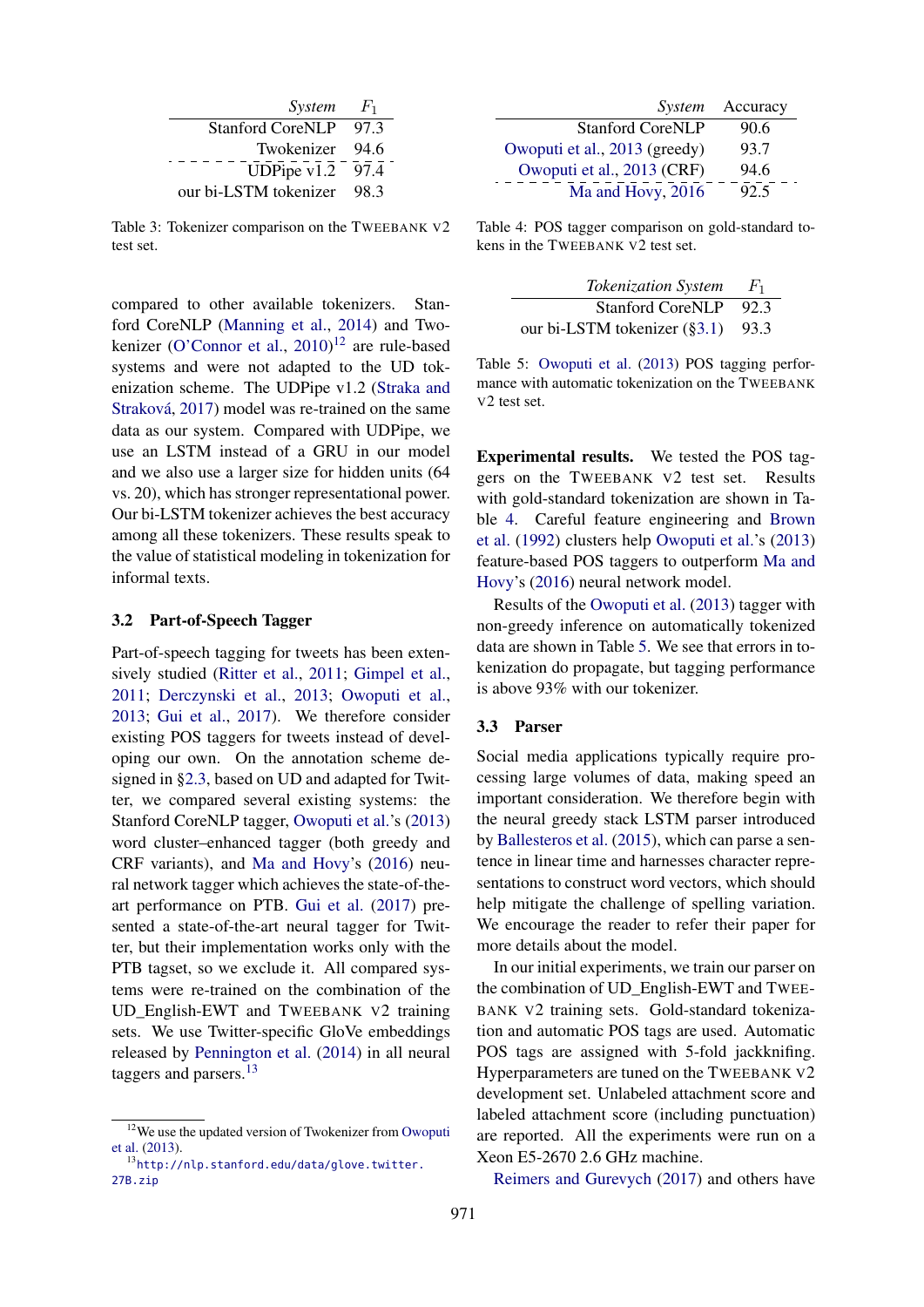| System                          | <b>UAS</b> | LAS  | Kt/s |
|---------------------------------|------------|------|------|
| Kong et al. (2014)              | 81.4       | 76.9 | 0.3  |
| Dozat et al. (2017)             | 81.8       | 77.7 | 1.7  |
| Ballesteros et al. (2015)       | 80.2       | 75.7 | 2.3  |
| Ensemble (20)                   | 83.4       | 79.4 | 0.2  |
| Distillation ( $\alpha = 1.0$ ) | 81.8       | 77.6 | 2.3  |
| Distillation ( $\alpha = 0.9$ ) | 82.0       | 77.8 | 2.3  |
| Distillation w/ exploration     | 82.1       | 77.9 | 2.3  |

Table 6: Dependency parser comparison on TWEE-BANK V2 test set, with automatic POS tags. We use Ballesteros et al. (2015) as our baseline and build the ensemble and distilling model over it. The "Kt/s" column shows the parsing speed evaluated by thousands of tokens the model processed per second.

pointed out that neural network training is nondeterministic and depends on the seed for the random number generator. Our preliminary experiments confirm this finding, with a gap of 1.4 LAS on development data between the best (76.2) and worst (74.8) runs. To control for this effect, we report the average of five differently-seeded runs, for each of our models and the compared ones.

Initial results. The first section of Table 6 compares the stack LSTM with TWEEBOPARSER (the system of Kong et al., 2014) and the state-of-theart parser in the CoNLL 2017 evaluations, due to Dozat et al. (2017). Kong et al.'s (2014) parser is a graph-based parser with lexical features and word cluster and it uses dual decomposition for decoding. The parser in Dozat et al. (2017) is also a graph-based parser but includes character-based word representations and uses a biaffine classifier to predict whether an attachment exists between two words. Both of the compared systems require superlinear runtime due to graph-based parsing. They are re-trained on the same data as our system. Our baseline lags behind by nearly two LAS points but runs faster than both of them.

Ensemble. Due to ambiguity in the training data—which most loss functions are not robust to (Frénay and Verleysen, 2014), including the log loss we use, following Ballesteros et al. (2015) and due to the instability of neural network training, we follow Dietterich (2000) and consider an ensemble of twenty parsers trained using different random initialization. To parse at test time, the transition probabilities of the twenty members of the ensemble are averaged. The result achieves LAS of 79.4, outperforming all three systems above (Table 6).

Distillation. The shortcoming of the 20-parser ensemble is, of course, that it requires twenty times the runtime of a single greedy parser, making it the slowest system in our comparison. Kuncoro et al. (2016) proposed the distillation of 20 greedy transition-based parser into a single *graphbased* parser; they transformed the votes of the ensemble into a structured loss function. However, as Kuncoro et al. pointed out, it is not straightforward to use a structured loss in a *transition-based* parsing algorithm. Because fast runtime is so important for NLP on social media, we introduce a new way to distill our greedy ensemble into a single transition-based parser (the first such attempt, to our knowledge).

Our approach applies techniques from Hinton et al. (2015) and Kim and Rush (2016) to parsing. Note that training a transition-based parser typically involves the transformation of the training data into a sequence of "oracle" state-action pairs. Let  $q(a \mid s)$  denote the distilled model's probability of an action a given parser state s; let  $p(a \mid s)$ be the probability under the ensemble (i.e., the average of the 20 separately-trained ensemble members). To train the distilled model, we minimize the interpolation between their distillation loss and the conventional log loss:

$$
\operatorname{argmin}_{q} \quad \alpha \sum_{i} \underbrace{\sum_{a} -p(a \mid s_{i}) \cdot \log q(a \mid s_{i})}_{\text{distillation loss}}
$$
\n
$$
+ (1 - \alpha) \sum_{i} \underbrace{-\log q(a_{i} \mid s_{i})}_{\text{log loss}}
$$
\n
$$
(1)
$$

Distilling from this parser leads to a single greedy transition-based parser with 77.8 LAS better than past systems but worse than our more expensive ensemble. The effect of  $\alpha$  is illustrated in Figure 5; generally paying closer attention to the ensemble, rather than the conventional log loss objective, leads to better performance.

**Learning from exploration.** When we set  $\alpha =$ 1, we eliminate the oracle from the estimation procedure (for the distilled model). This presents an opportunity to learn with *exploration*, by randomly sampling transitions from the ensemble, found useful in recent methods for training greedy models that use dynamic oracles (Goldberg and Nivre, 2012, 2013; Kiperwasser and Goldberg,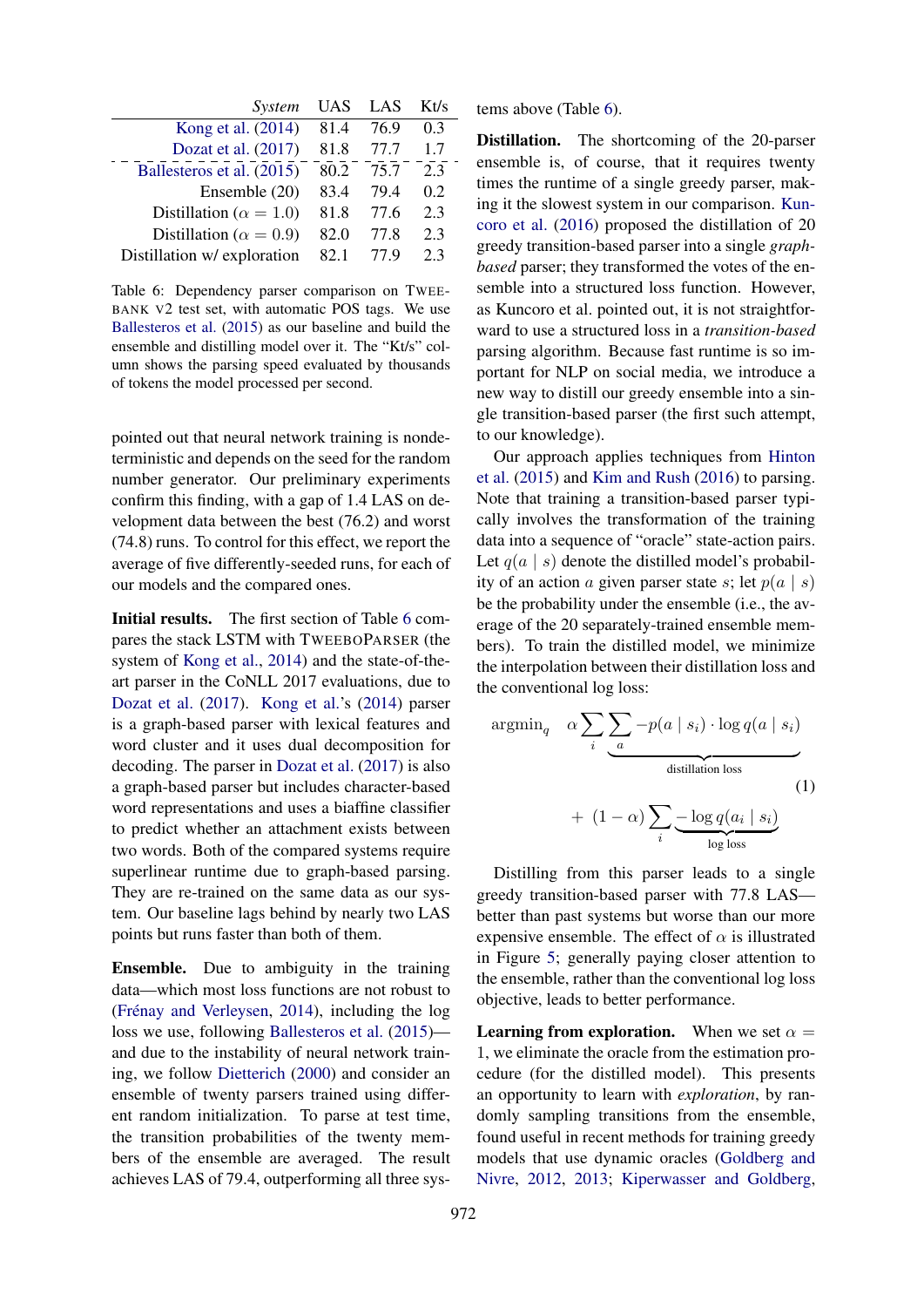

Figure 5: The effect of  $\alpha$  on distillation.

| Pipeline stage                       |         | Score Ours | SOTA |
|--------------------------------------|---------|------------|------|
| Tokenization                         | $F_{1}$ | 98.3       | 97.3 |
| POS tagging                          | $F_1$   | 93.3       | 92.2 |
| UD parsing <i>LAS F</i> <sub>1</sub> |         | 74.0       | 71.4 |

Table 7: Evaluating our pipeline against a state-of-theart pipeline.

2016; Ballesteros et al., 2016). We find that this approach outperforms the conventional distillation model, coming in 1.5 points behind the ensemble (last line of Table 6).

Pipeline evaluation. Finally, we report our full pipeline's performance in Table 7. We also compare our model with a pipeline of the state-of-theart systems (labeled "SOTA"): Stanford CoreNLP tokenizer,  $14$  Owoputi et al.'s (2013) tagger, and Dozat et al.'s (2017) parser. Our system differs from the state-of-the-art pipeline in the tokenization and parser components. From Table 7, our pipeline outperforms the state of the art when evaluated in pipeline manner. The results also emphasize the importance of tokenization: without gold tokenization UD parsing performance drops by about four points.

#### 4 Conclusion

We study the problem of parsing tweets into Universal Dependencies. We adapt the UD guidelines to cover special constructions in tweets and create the TWEEBANK V2, which has 55,607 tokens. We characterize the disagreements among our annotators and argue that inherent ambiguity in this genre makes consistent annotation a challenge. Using this new treebank, we build a pipeline system to parse tweets into UD. We also propose a new method to distill an ensemble of 20 greedy parsers into a single one to overcome annotation noise

without sacrificing efficiency. Our parser achieves an improvement of 2.2 in LAS over a strong baseline and outperforms other state-of-the-art parsers in both accuracy and speed.

#### Acknowledgments

We thank Elizabeth Clark, Lucy Lin, Nelson Liu, Kelvin Luu, Phoebe Mulcaire, Hao Peng, Maarten Sap, Chenhao Tan, and Sam Thomson at the University of Washington, and Austin Blodgett, Lucia Donatelli, Joe Garman, Emma Manning, Angela Yang, and Yushi Zhang at Georgetown University for their annotation efforts in the first round. We are grateful for the support from Lingpeng Kong at the initial stage of this project. We also thank the anonymous reviewers for their helpful comments and suggestions. This work was supported by the National Key Basic Research Program of China via grant 2014CB340503 and the National Natural Science Foundation of China (NSFC) via grant 61632011.

#### References

- Waleed Ammar, George Mulcaire, Miguel Ballesteros, Chris Dyer, and Noah A. Smith. 2016. Many languages, one parser. *TACL* 4.
- Miguel Ballesteros, Chris Dyer, and Noah A. Smith. 2015. Improved transition-based parsing by modeling characters instead of words with LSTMs. In *Proc. of EMNLP*.
- Miguel Ballesteros, Yoav Goldberg, Chris Dyer, and Noah A. Smith. 2016. Training with exploration improves a greedy stack LSTM parser. In *Proc. of EMNLP*.
- Peter F. Brown, Peter V. deSouza, Robert L. Mercer, Vincent J. Della Pietra, and Jenifer C. Lai. 1992. Class-based n-gram models of natural language. *Computational Linguistics* 18(4).
- Marie-Catherine de Marneffe, Timothy Dozat, Natalia Silveira, Katri Haverinen, Filip Ginter, Joakim Nivre, and Christopher D. Manning. 2014. Universal Stanford Dependencies: A cross-linguistic typology. In *LREC*.
- Leon Derczynski, Alan Ritter, Sam Clark, and Kalina Bontcheva. 2013. Twitter part-of-speech tagging for all: Overcoming sparse and noisy data. In *Proc. of RANLP 2013*.
- Thomas G. Dietterich. 2000. An experimental comparison of three methods for constructing ensembles of decision trees: Bagging, boosting, and randomization. *Machine Learning* 40(2):139–157. https://doi.org/10.1023/A:1007607513941.

<sup>&</sup>lt;sup>14</sup>We choose the Stanford CoreNLP tokenizer in the spirit of comparing rule-based and statistical methods.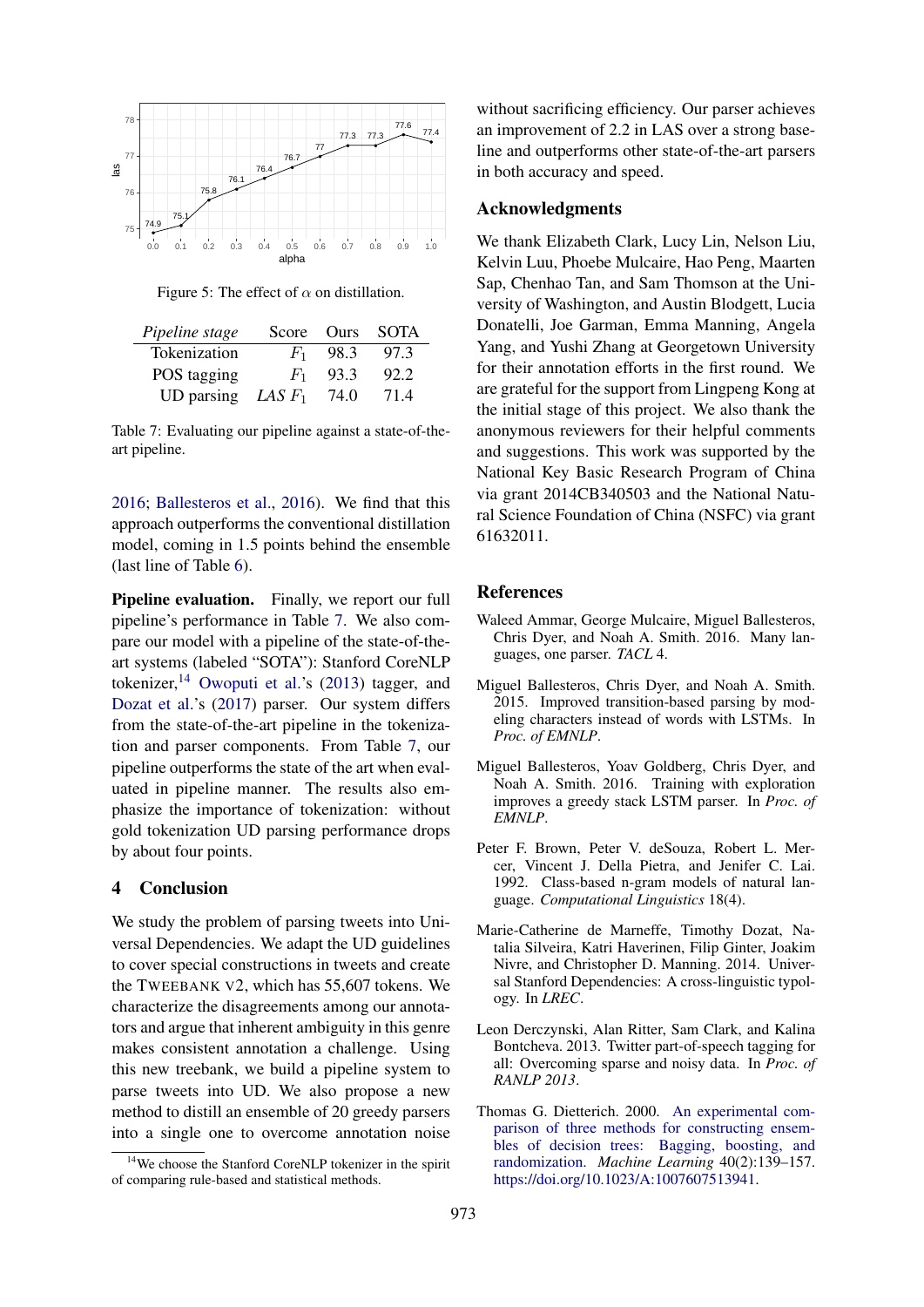- Timothy Dozat, Peng Qi, and Christopher D. Manning. 2017. Stanford's graph-based neural dependency parser at the CoNLL 2017 shared task. In *Proc. of CoNLL 2017 Shared Task: Multilingual Parsing from Raw Text to Universal Dependencies*.
- Jacob Eisenstein. 2013. What to do about bad language on the internet. In *Proc. of NAACL*.
- Jennifer Foster, Özlem Cetinoğlu, Joachim Wagner, Joseph Le Roux, Stephen Hogan, Joakim Nivre, Deirdre Hogan, and Josef Van Genabith. 2011. #hardtoparse: POS tagging and parsing the Twitterverse. In *Proc. of the 5th AAAI Conference on Analyzing Microtext*.
- Benoît Frénay and Michel Verleysen. 2014. Classification in the presence of label noise: A survey. *IEEE Transactions on Neural Networks and Learning Systems* 25:845–869.
- Kim Gerdes. 2013. Collaborative dependency annotation. In *Proc. of DepLing*.
- Kevin Gimpel, Nathan Schneider, Brendan O'Connor, Dipanjan Das, Daniel Mills, Jacob Eisenstein, Michael Heilman, Dani Yogatama, Jeffrey Flanigan, and Noah A. Smith. 2011. Part-of-speech tagging for twitter: Annotation, features, and experiments. In *Proc. of ACL*.
- Yoav Goldberg and Joakim Nivre. 2012. A dynamic oracle for arc-eager dependency parsing. In *Proc. of COLING*.
- Yoav Goldberg and Joakim Nivre. 2013. Training deterministic parsers with non-deterministic oracles. *TACL* 1.
- Tao Gui, Qi Zhang, Haoran Huang, Minlong Peng, and Xuanjing Huang. 2017. Part-of-speech tagging for Twitter with adversarial neural networks. In *Proc. of EMNLP*.
- Jiang Guo, Wanxiang Che, David Yarowsky, Haifeng Wang, and Ting Liu. 2015. Cross-lingual dependency parsing based on distributed representations. In *Proc. of ACL*.
- Geoffrey E. Hinton, Oriol Vinyals, and Jeffrey Dean. 2015. Distilling the knowledge in a neural network. *CoRR* abs/1503.02531.
- Zhiheng Huang, Wei Xu, and Kai Yu. 2015. Bidirectional LSTM-CRF models for sequence tagging. *CoRR* abs/1508.01991.
- Yoon Kim and Alexander M. Rush. 2016. Sequencelevel knowledge distillation. In *Proc. of EMNLP*.
- Eliyahu Kiperwasser and Yoav Goldberg. 2016. Simple and accurate dependency parsing using bidirectional LSTM feature representations. *TACL* 4.
- Lingpeng Kong, Nathan Schneider, Swabha Swayamdipta, Archna Bhatia, Chris Dyer, and Noah A. Smith. 2014. A dependency parser for tweets. In *Proc. of EMNLP*.
- Adhiguna Kuncoro, Miguel Ballesteros, Lingpeng Kong, Chris Dyer, and Noah A. Smith. 2016. Distilling an ensemble of greedy dependency parsers into one MST parser. In *Proc. of EMNLP*.
- Xuezhe Ma and Eduard Hovy. 2016. End-to-end sequence labeling via bi-directional LSTM-CNNs-CRF. In *Proc. of ACL*.
- Christopher D. Manning, Mihai Surdeanu, John Bauer, Jenny Finkel, Steven J. Bethard, and David Mc-Closky. 2014. The Stanford CoreNLP natural language processing toolkit. In *ACL System Demonstrations*.
- Mitchell P. Marcus, Beatrice Santorini, and Mary Ann Marcinkiewicz. 1993. Building a large annotated corpus of English: The Penn Treebank. *Computational Linguistics* 19(2):313–330.
- Joakim Nivre, Marie-Catherine de Marneffe, Filip Ginter, Yoav Goldberg, Jan Hajic, Christopher D. Manning, Ryan McDonald, Slav Petrov, Sampo Pyysalo, Natalia Silveira, Reut Tsarfaty, and Daniel Zeman. 2016. Universal Dependencies v1: A multilingual treebank collection. In *Proc. of LREC*.
- Brendan O'Connor, Michel Krieger, and David Ahn. 2010. TweetMotif: Exploratory search and topic summarization for Twitter.
- Olutobi Owoputi, Brendan O'Connor, Chris Dyer, Kevin Gimpel, Nathan Schneider, and Noah A. Smith. 2013. Improved part-of-speech tagging for online conversational text with word clusters. In *Proc. of NAACL*.
- Jeffrey Pennington, Richard Socher, and Christopher Manning. 2014. GloVe: Global vectors for word representation. In *Proc. of EMNLP*.
- Slav Petrov, Dipanjan Das, and Ryan McDonald. 2012. A universal part-of-speech tagset. In *Proc. of LREC*.
- Nils Reimers and Iryna Gurevych. 2017. Reporting score distributions makes a difference: Performance study of LSTM-networks for sequence tagging. In *Proc. of EMNLP*.
- Alan Ritter, Sam Clark, Mausam, and Oren Etzioni. 2011. Named entity recognition in tweets: An experimental study. In *Proc. of EMNLP*.
- Manuela Sanguinetti, Cristina Bosco, Alessandro Mazzei, Alberto Lavelli, and Fabio Tamburini. 2017. Annotating Italian social media texts in Universal Dependencies. In *Proc. of Depling*. Pisa, Italy.
- Nathan Schneider, Brendan O'Connor, Naomi Saphra, David Bamman, Manaal Faruqui, Noah A. Smith, Chris Dyer, and Jason Baldridge. 2013. A framework for (under)specifying dependency syntax without overloading annotators. In *Proc. of the 7th Linguistic Annotation Workshop and Interoperability with Discourse*.